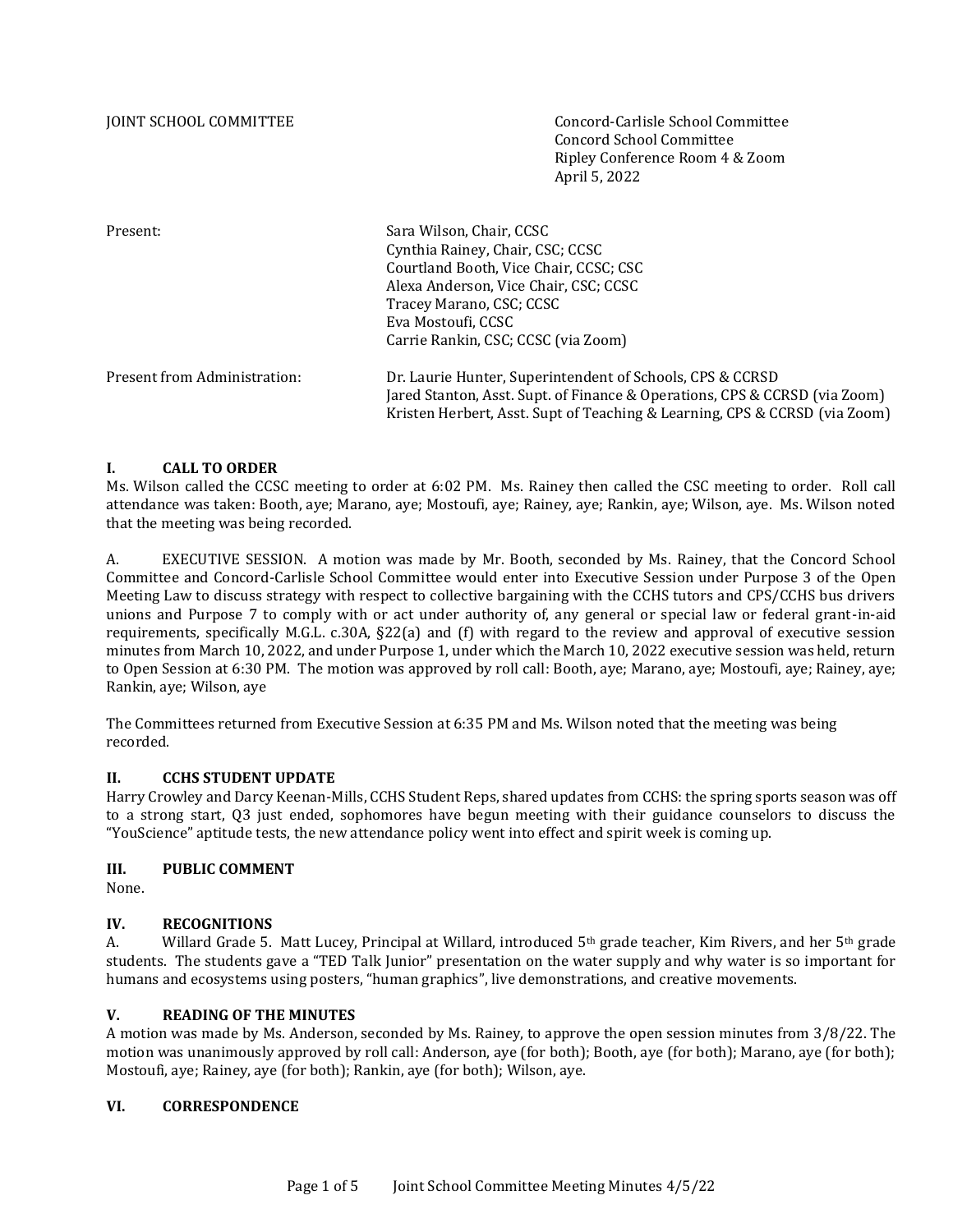Ms. Wilson stated that CCSC/CSC received eight correspondences: six about DEI, one about reporting protocols and one on EDCO.

### **VII. CHAIRS & LIAISONS REPORT**

Mr. Booth recognized two student groups that were recipients of the Concord Carlisle Human Rights Council Climate for Freedom Award – The Gender and Sexuality Alliance at CMS and the CCHS Spectrum Club.

Mr. Booth stated that the CMSBC Design Subcommittee would meet to review the progress on the building design on April 14th at 7:30 AM.

Ms. Marano stated that DEI training would continue on April 12th from 4:00-7:00 PM and noted that the next DEI meeting is May 11th.

Ms. Mostoufi stated that Concord Carlisle Community Education is still looking for volunteers and noted that Drivers Education classes are full for the upcoming April break.

Dr. Hunter thanked the League of Women Voters for its First Friday Event.

# **VIII. DISCUSSION**

A. COVID Update. Dr. Hunter shared the COVID dashboard, stating that the cases have been trending down since the Peabody spike.

B. Multicultural Literature. Kristen Herbert stated that there is a K-12 Cultural Competence in Literature Committee created to review and implement changes to support the strategic plan in becoming an inclusive culture by carefully selecting the literature students read in English classes. Ms. Herbert introduced the members of the Committee, noting that consultant Dr. Kimberly Parker was also an integral part of the collaboration. Members presented on the goal of the committee, the resources used in the creation of a review tool, antiracist ELA core values, literature examples by grade level, examples of criteria used within the tools for analyzing books by grade level, different ways students are introduced to literature within the curriculum, and examples of current and proposed texts. SC members thanked Ms. Herbert and the Committee for all of their hard work in reviewing the literature and ensuring students have "windows and mirrors" available through the curriculum literature. Ms. Herbert thanked the Committee for all of their work.

C. Policy METCO Representation on School Committee.

Public Comments:

1. Wendy Harriette Gillings. Ms. Gillings asked for the justification of this representative not being able to attend Executive Sessions for informational purposes.

2. Lucy Frank, 1283 Elm Street, Concord MA. Ms. Frank asked what the SC's plans were to consult with METCO families on this policy to get their feedback.

Mr. Booth shared a draft that was created for discussion purposes only regarding METCO representation on the SC. He stated that this position would not have voting rights due to the Town Charter, Regional Agreement and MA General Law, noting that the hope is to have this member in place by September. Mr. Booth noted the additional means of communication and discussion with METCO families, including the upcoming forum in Boston, as well as the Superintendent's Advisory Committee. Ms. Marano stated that she spoke with former SC representatives in districts with METCO representation (Bedford, Lincoln & Weston), sharing how these districts programs operate. She noted that holding some SC meetings at a Boston location seemed like a priority to the representatives she spoke with. Dr. Hunter noted that they are also working on having a METCO student representative join the two current CCHS reps at SC meetings. The SC asked that feedback on this policy be sent to the SC via the website.

D. CCRSD Capital Article for Carlisle Town Meeting. Dr. Hunter stated that the slides have been updated to reflect Carlisle's required format and Mr. Stanton reviewed the presentation. Dr. Hunter stated that the Carlisle Town Meeting is April  $25<sup>th</sup>$ . Ms. Wilson noted the level of detail that was included in the 2019 presentation and suggested adding the Carlisle timeline and voting information. She also suggested adding the overview picture of the map of the road to the presentation. The SC agreed that Dr. Hunter and Ms. Wilson would present at Carlisle Town Meeting.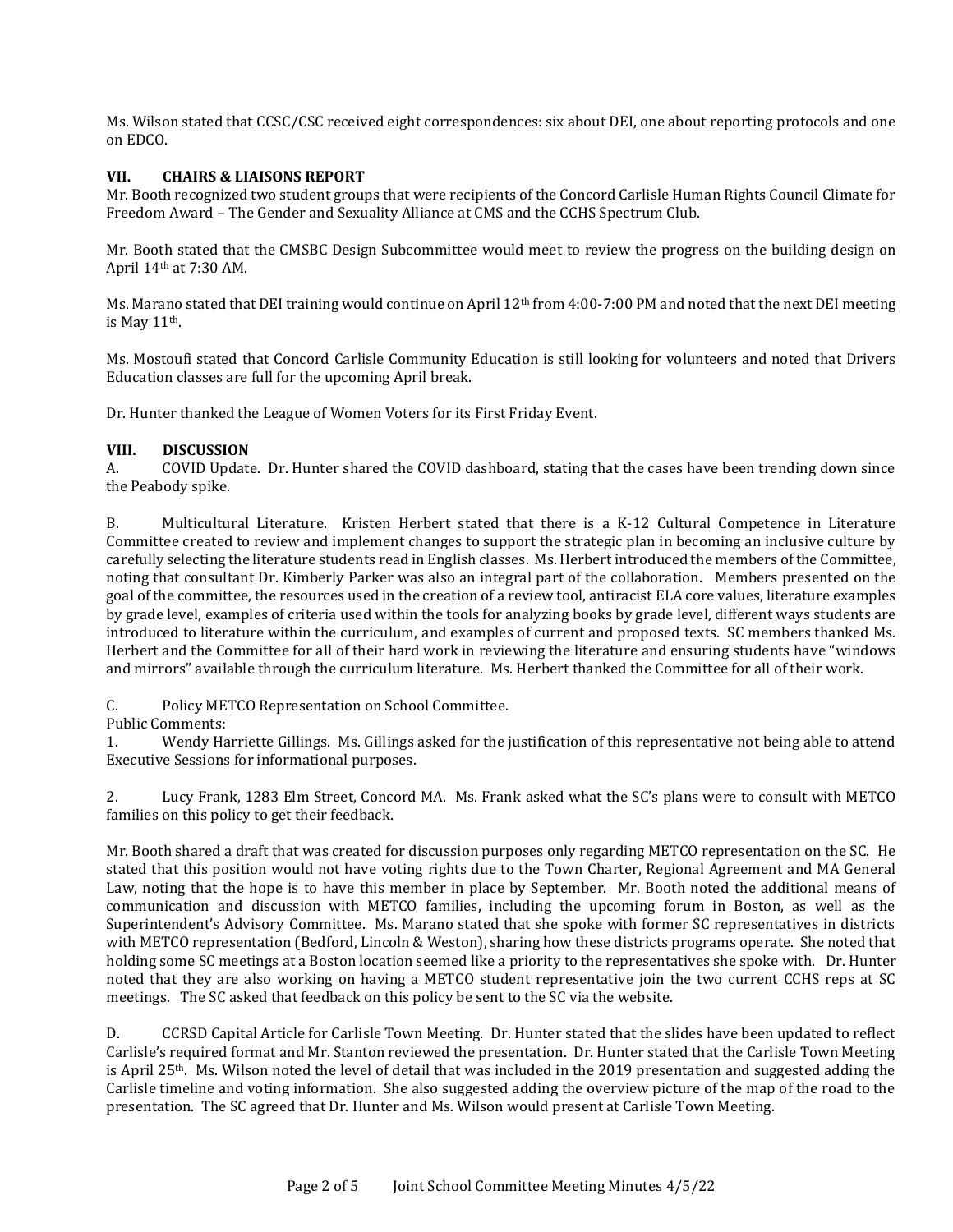E. School Committee Coffees. Ms. Anderson shared a tentative schedule for SC coffees and the SC discussed potential dates and locations, noting the tight timeframe with the upcoming Town Meeting. Mr. Booth suggested creating a predictable schedule of coffees for people to attend. Ms. Mostoufi suggested holding coffees during events that parents would already be attending at the schools.

F. Second Reading School Committee Policies. KF and KF-R. Mr. Booth stated that, since these policies were last brought forward to the SC, the Policy Subcommittee made some changes to the rates by reducing some of them. He then reviewed the changes made, noting that the new rates would not take effect until September 1, 2022. Mr. Booth noted that there would be a one-year revisit by the Business Office.

G. School Committee Meeting Protocols. Ms. Wilson suggested adding protocols to the agenda going forward so people understand the SC practices and open meeting law rules.

H. Community Communication. Ms. Wilson stated that there seemed to be some inconstancies with communication between the SC and the community and she shared a flowchart of how community emails are received and responded to. She asked members to consider if tracking communications would be useful. The SC discussed the online form used to send emails to the SC vs. having emails sent directly to the SC email. Ms. Rainey suggested adding functionality to the online form that sends a copy to the email creator and also gives them the ability to add an attachment. Ms. Wilson also suggested having the person's email address automatically be populated into the cc that the SC receives to make it easier to reply to them.

# **X. ADDITIONAL PUBLIC COMMENT**

None.

# **XI. ACTION ITEMS**

A. Vote to Approve of Installation of Outdoor Art Display at CCHS. A motion was made by Ms. Anderson, seconded by Mr. Booth, to approve the installation of an outdoor art display at CCHS, as presented. The motion passed by roll call: Anderson, aye; Booth, aye; Marano, aye; Mostoufi, aye; Rainey, aye; Rankin, aye; Wilson, aye.

B. Vote to Approve School Committee Representation to Superintendent's METCO Advisory Group. Ms. Marano, Ms. Rainey and Ms. Rankin expressed interest in serving as SC representatives to Dr. Hunter's advisory group. A motion was made by Mr. Booth, seconded by Ms. Wilson, to appoint Ms. Marano and Ms. Rainey as School Committee representatives to serve on the Superintendent's METCO Advisory Group. The motion did not pass by roll call: Anderson, nay; Booth, aye; Marano, nay; Mostoufi, nay; Rainey, aye; Wilson, aye; Rankin, nay.

A motion was made by Mr. Booth, seconded by Ms. Anderson, to appoint Ms. Marano and Ms. Rankin as School Committee representatives to serve on the Superintendent's METCO Advisory Group. The motion passed unanimously by roll call: Anderson, aye; Booth, aye; Marano, aye; Mostoufi, aye; Rainey, aye; Wilson, aye; Rankin, aye.

C. Vote to Approve Letter to Lexington School Committee re: EDCO. *Vote not needed at this time.*

D. Vote to Approve Policies KF – Facility Use & KF-R – Community Use Regulations and Fees. A motion was made by Mr. Booth, seconded by Ms. Anderson, to approve policies KF – Facility Use & KF-R – Community Use Regulations and Fees, as presented. The motion passed unanimously by roll call: Anderson, aye (for both); Booth, aye (for both); Marano, aye (for both); Mostoufi, aye; Rainey, aye (for both); Rankin, aye (for both); Wilson, aye.

# **XII. CCSC ADJOURNMENT**

A motion to adjourn the CCSC meeting was made by Mr. Booth, seconded by Ms. Marano. The motion was unanimously approved and the CCSC meeting adjourned at 9:30 PM.

# **XIII. DISCUSSION**

A. Concord Middle School Project Update. Mr. Booth stated that the Design Subcommittee will be meeting April 14th, noting that there is a tentative full committee meeting on April 28th. Dr. Hunter noted that the architects have requested another round of meetings around the use of the common spaces.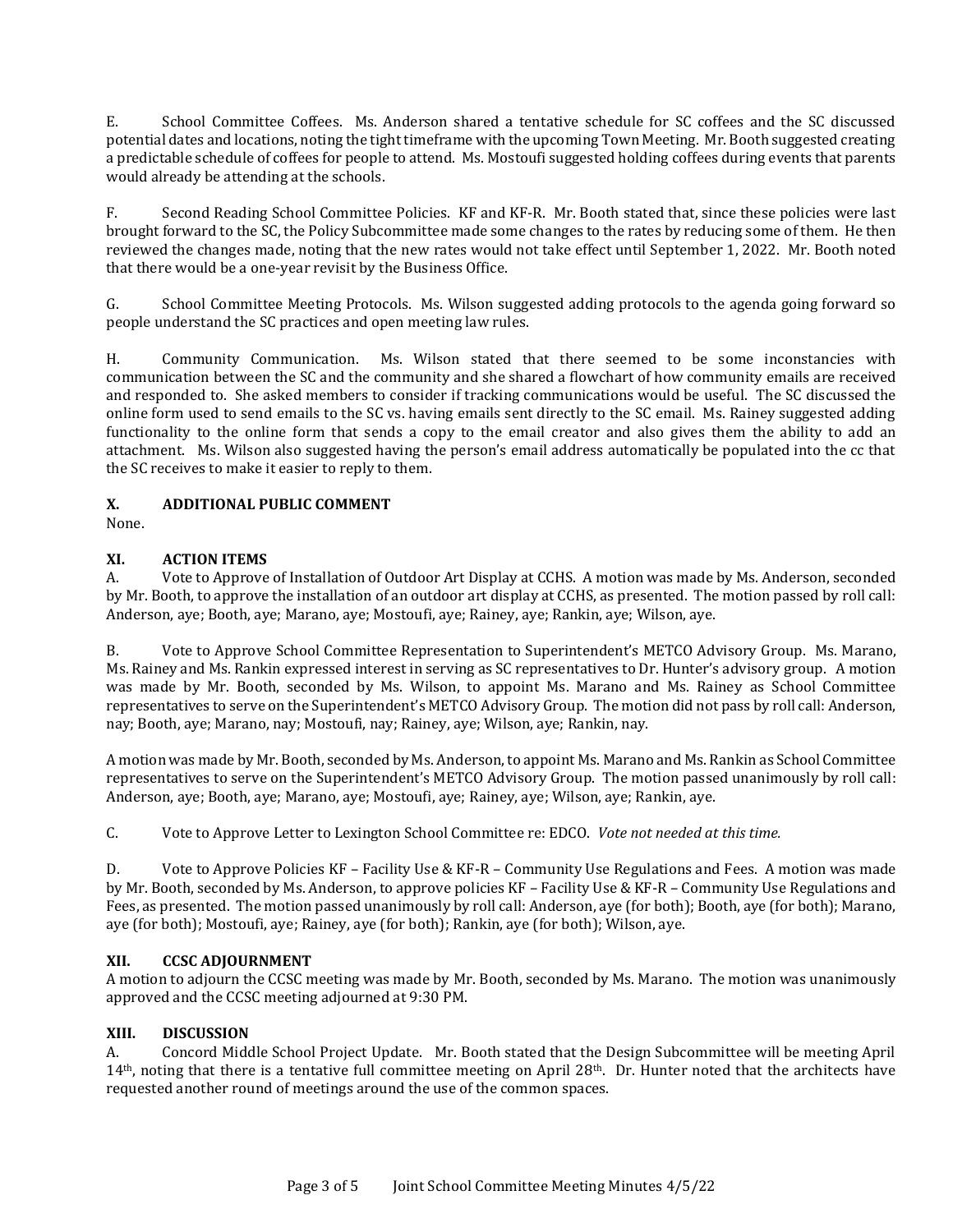B. CPS FY23 Budget. Ms. Rainey stated that the SC would be meeting with the FINCOM on Thursday about the CPS FY23 budget. The SC discussed logistics of accessing the meeting.

C. CPS Capital Plan. Dr. Hunter shared the history of the Alcott HVAC, noting that the current questions that have arisen are around electric. She stated that they are too far down the path for electric to be a viable option at this point. Mr. Stanton stated that Alcott and Ripley were identified as inefficient natural gas consumers through a district wide energy audit. Due to Alcott's payback period estimated at 7.4 years, compared to 8.7 for Ripley, Alcott was prioritized and boiler and energy recovery unit upgrades were added to the capital plan in 2016. He stated that, in a collaborative effort between the schools and the town's sustainability director, a 2019 RISE Audit estimated a 12% annual reduction in gas use with the installation of new high efficiency boilers at Alcott, noting that full electrification was not recommended. He stated that the existing boilers are 80% efficient and the proposed replacements are 96.2% efficient. Mr. Stanton stated that ERU's were approaching the end of their life, so they were upgraded first, noting that ERUs were replaced at a cost of \$736,000 during the summer of 2021, with a significant savings from gas and electric use expected. Mr. Stanton then reviewed challenges to full electrification and provided information on alternative options, including a hybrid heating system. Dr. Hunter recommended staying the course and finishing the project as planned, noting that the plan was designed from energy audits. She stated that it is not a discussion about philosophy, but one about finances. Ms. Rainey noted that the most recent IPCC report says that greenhouse gas emissions need to be reduced by 43% by 2030. After discussion, Ms. Marano noted her concern with changing something the SC has already voted on so close to Town Meeting and Ms. Anderson recommended in the future not voting so early on things so there is time for members to voice concerns prior to a vote. Ms. Rainey stated that these projects should be reviewed by the town and Dr. Hunter stated that the town's sustainability director was involved in the process and the plan. The SC agreed to discuss this further at the April 26<sup>th</sup> meeting.

# **XIV. ACTION ITEMS**

A. Vote to Approve April 14 Early Release at Thoreau. A motion was made by Mr. Booth, seconded by Ms. Marano, to approve April 14, 2022 as an early release day for Thoreau Elementary School. The SC thanked the teachers at Thoreau. The motion was approved by roll call: Anderson, aye; Booth, aye; Marano, aye; Rankin, aye; Rainey, aye.

#### **XV. ADJOURNMENT**

A motion to adjourn was made by Mr. Booth, seconded by Ms. Anderson. The motion was unanimously approved and the CSC meeting adjourned at 10:01 PM.

Respectfully submitted,

Erin E. Higgins

Approved: 4.26.22

Abbreviations:

| <b>CCHS</b>  | Concord-Carlisle High School                        |
|--------------|-----------------------------------------------------|
| <b>CCRSD</b> | Concord-Carlisle Regional School District           |
| CCSC         | Concord-Carlisle Regional District School Committee |
| <b>CCTA</b>  | Concord-Carlisle Teachers' Association              |
| CDC          | Center for Disease Control & Prevention             |
| <b>CEF</b>   | <b>Concord Education Fund</b>                       |
| <b>CMS</b>   | Concord Middle School                               |
| <b>CMSBC</b> | <b>Concord Middle School Building Committee</b>     |
| COAR         | Communities Organizing Against Racism               |
| <b>CPS</b>   | Concord Public Schools                              |
| CSC.         | Concord School Committee                            |
| E&D          | <b>Excess and Deficiency</b>                        |
| DEI          | Diversity, Equity and Inclusion                     |
| <b>DPH</b>   | Department of Public Health                         |